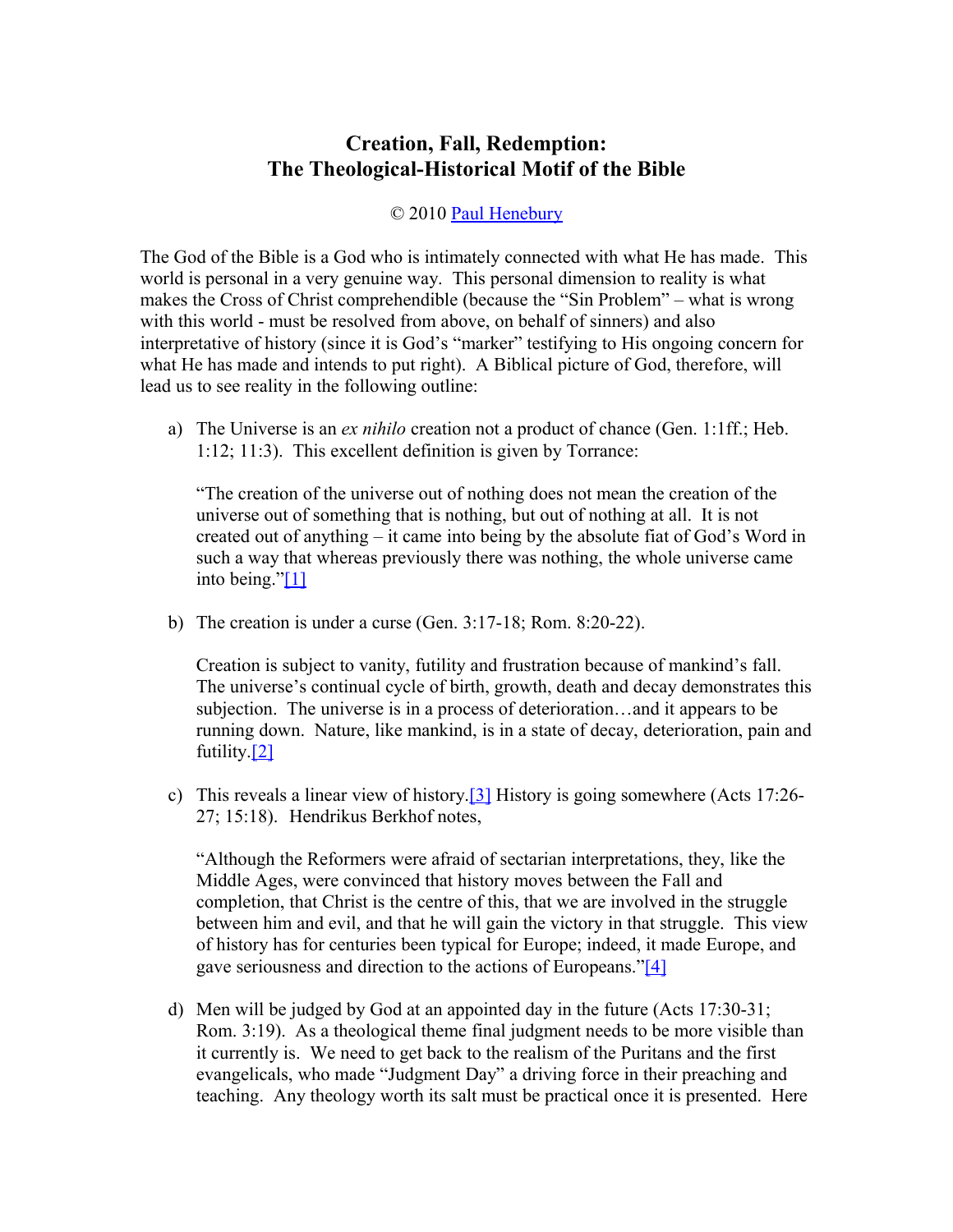is John Brown of Haddington with advice to students of Divinity:

"See that ye be real Christians yourselves. I now more and more see, that nothing less than real, real Christianity, is fit to die with, and make an appearance before God.["\[5\]](http://drreluctant.wordpress.com/wp-admin/#_edn5)

e) God has provided salvation through the death and resurrection of His Son, Jesus Christ, who lived and died as a man, and who will return to Earth to rule as unchallenged Lord (Acts 2:36; 3:13-21; 1 Cor. 15:3-4). The Cross thus becomes the glass through which all existence must be viewed if it is to correspond to reality.

The horizon of creation is at the same time the horizon of sin and of salvation. To conceive of either the fall or Christ's deliverance as encompassing less than the whole of creation is to compromise the biblical teaching of the radical nature of the fall and the cosmic scope of redemption[.\[6\]](http://drreluctant.wordpress.com/wp-admin/#_edn6)

It is no surprise to find that what is found above as a basic description of reality is also the Gospel blueprint. However, the Christian worldview also covers the realm of Ethics.

- a) The Bible teaches that there are moral absolutes of right and wrong, good and evil (Isa. 5:20; Jn. 14:6).
- b) Because God has made man a moral agent he is required to choose to do the good and avoid the evil (Rom. 2:4-16).
- c) Because we are created in God's image God requires us to "do unto others what you would have them do unto you." Human government is expected to punish the guilty and exonerate the innocent (Matt.7:12; Gen.9:6).
- d) There exist standards of conduct and propriety which man ought to follow (though these are not to be confused with Victorian prudery).
- e) Life does not consist of stuff to make us feel either cozy or superior. "It is better to give than to receive." (Lk.12:15; Acts 20:35).
- f) Nevertheless, Christianity is not a religion of constraint (as Islam). It allows people to demur, though it warns of the dread consequences of doing so (Matt. 7:21-27).

[<sup>\[1\]</sup>](http://drreluctant.wordpress.com/wp-admin/#_ednref1) Thomas F. Torrance, *The Christian Doctrine of God: One Being, Three Persons*, (Edinburgh, T & T Clark, 1996), 207.

[<sup>\[2\]</sup>](http://drreluctant.wordpress.com/wp-admin/#_ednref2) John D. Currid, *A Study Commentary on Genesis*, vol. 1, (Darlington, UK: Evangelical Press, 2003), 135-136.